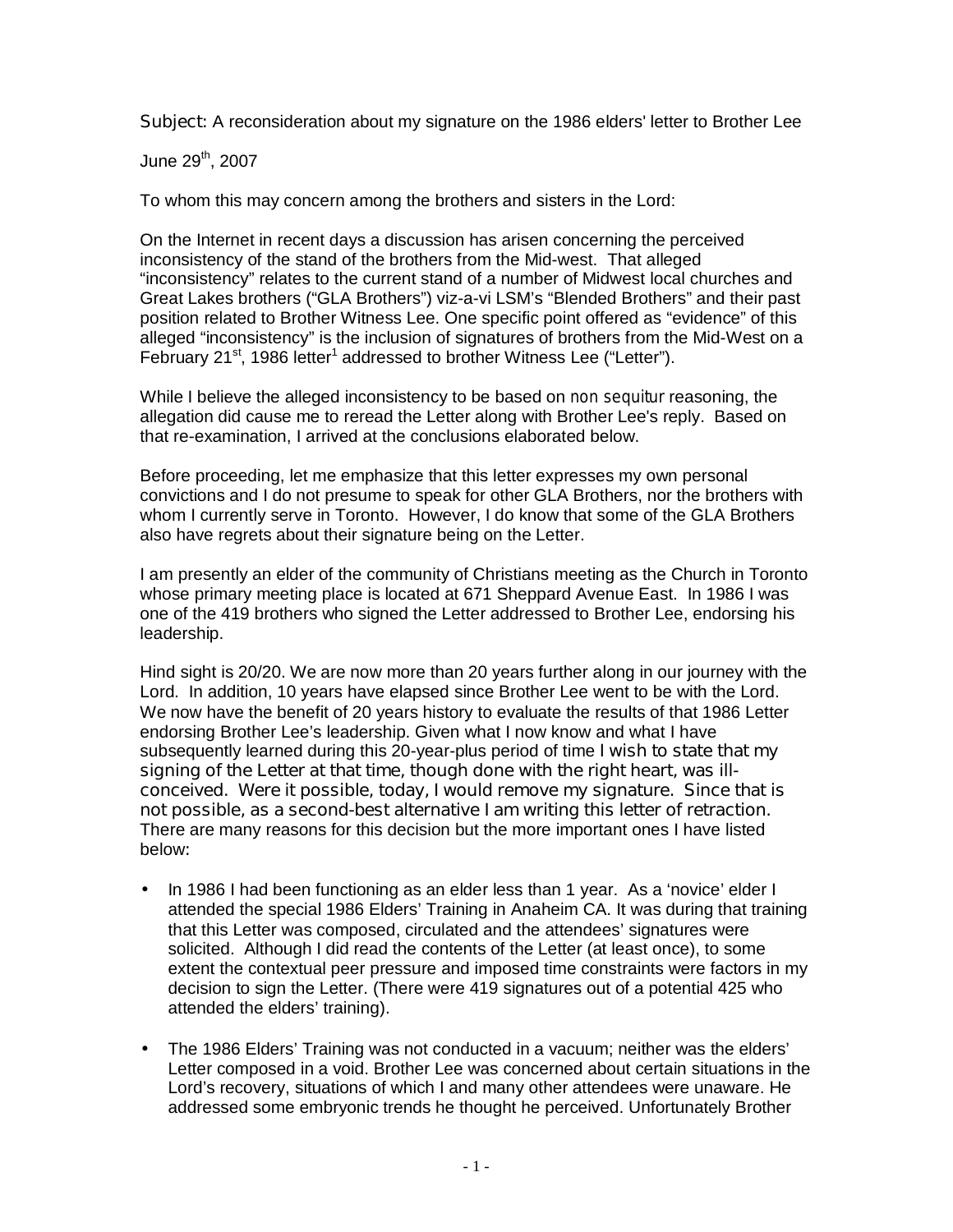Lee did not address those events or persons directly and specifically in his elders' training messages. Consequently, many brothers (including myself) interpreted his sharing subjectively as applying to ourselves. In retrospect, it seems that was not what Brother Lee intended. Nevertheless these factors "coloured" our understanding and response to Brother Lee's messages, including the elders' Letter to Brother Lee.

- I am not aware that Brother Lee solicited or expected any Letter of support from the elders. I now have good reason to believe that Brother Benson Phillips (perhaps along with others) engineered the drafting of the Letter and orchestrated the ground swell of support to obtain the signatures as a way of currying favour with Brother Lee and the LSM Ministry Office. In retrospect, it seems like I (and many others) were perhaps being used as "pawns" in the efforts of others to gain influence and advance their own strategic advantage in the recovery.
- As a 'rookie' elder I was unable to see the potential pitfalls that were contained within the text of the Letter. Brother Lee with the wisdom shown in his response<sup>2</sup> was well aware of and warned of these potential pitfalls.
- Also as a 'greenhorn' elder I was unaware that certain terms used in the Letter to Brother Lee such as 'repudiate all differences among the churches' and 'the church in our place be identical with all the local churches' could be and would be later misapplied by the Blended Brothers. For example, based upon this Letter of endorsement for Brother Lee's leadership, the churches were subsequently strongly encouraged to adopt the "one publication" policy and the uniform use of HWMR. This was in spite of Brother Lee's warning to avoid misapplying terms used in the Letter.
- The Letter contains certain caveats, like 'avoiding leadership as much as possible'. However, it appears that, when it is expedient to the Blended Brothers, their recent actions are the very opposite of the thought contained in 'avoiding leadership as much as possible'. Thus we have subsequently heard teachings regarding a higher authority than the elders emanating from the Blended Brothers on the LSM podium. For example, in the July 2006 issue of the Ministry magazine on pages 212 through 213 we read the following words spoken by brother Ron Kangas: "An elder's local authority pales in comparison to the authority of the Head expressed through His representatives in the Body." In my view, this looks more like a self-serving asserting of authority, rather than practicing the commitment to 'avoiding leadership as much as possible' (contained in the 1986 Letter).
- The Letter contains the declaration that "all the preceding points are the clear and definite teaching of the Bible." In retrospect this caveat has not been applied to the Letter's contents as stringently as it should. We affirm that "The Bible is our unique standard" for both teaching and practice in our individual Christian life and the corporate church-life. Hence all the statements contained in the Letter should have been interpreted, qualified and applied in the light of Scripture. In recent years, on the contrary, the tendency fostered by the Blended Brothers has been to take selected portions of Witness Lee's teachings and make them the *de facto* standard for the local churches in the recovery. We thus hear of practices that Brother Lee endorsed such as PSRP elevated to the extent that it is alleged to be 'the only way to teach the saints.' This type of claim is made even though such a term (PSRP) or practice is not clearly shown in the Scriptures.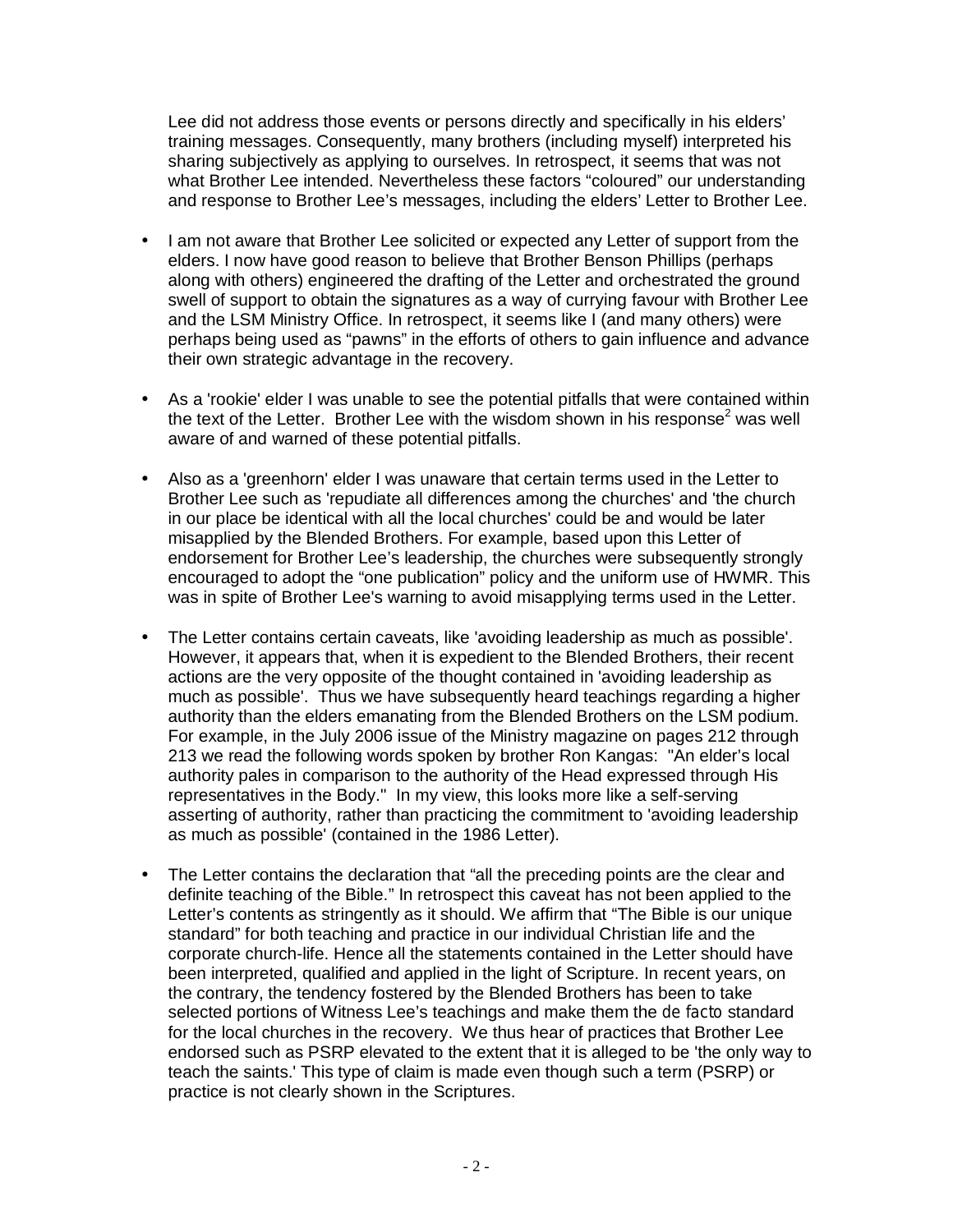- The positive results we hoped would be achieved such as "leading the saints to preach the gospel in **every possible way**" have not come about. In fact, initiatives such as alternate ways of carrying a gospel burden have been strongly attacked by the presumed engineer of the Letter and by many other signatories of the Letter.
- The 1986 Letter recognized the leadership position to Brother Lee in 'the work' and 'the ministry'. This recognition was based on the realization that Brother Lee had brought the recovery to North America mainly through his rich ministering of the Word. This leadership position was subsequently appropriated by the Blended Brothers when Brother Lee departed in 1997. This appropriation, to my view, was not supported by their own rich ministry. Rather, they sought to elevate Brother Lee's status and in doing so implicitly preserve their leadership role through their association with Brother Lee. Neither I nor most of the elders who signed in 1986 could have foreseen the subsequent development of an elite group of brothers who view themselves as the only legitimate "continuation" of Brother Lee's ministry. That possibility was surely not contemplated by me or by the vast majority of signatories in 1986. Yet, that Letter opened the door for these (and other related) developments in the subsequent 20-plus years.

In Brother Lee's April  $11<sup>th</sup>$ , 1986 response to this Letter, he evidently foresaw the potential pitfalls of the term "one with the ministry" used in the Letter. Hence in Brother Lee's response he included the following :

Its proper definition is not to follow any man, any doctrine or any movement, but is to be one with the Lord's move today according to the Lord's vision, without any intrinsic element of exalting any person or promoting any work. [W. Lee's Reply<sup>2</sup>, middle of second paragraph]

In 1986 the term 'one with the ministry' was a new item in the vocabulary of the recovery. Since that time, and especially since Brother Lee's passing, being 'one with the ministry' has been emphasized *ad nauseum* by the Blended Brothers. This has occurred in spite of the fact that this phrase does not appear in the New Testament! Moreover, under the Blended Brothers' teaching, the importance of being 'one with the ministry' has been enhanced by other non-biblical terms like, the unique "Minister of the Age,' and the "one wise master-builder who is the acting God.' I have asked myself, "Over the past decade, since Brother Lee's passing, what is the fruit of the Blended Brothers' leadership?" Today, sorry to say, I believe those claiming to closely follow Brother Lee's ministry, rather than avoiding this pitfall, have fallen headlong into it, along with the saints they are leading. This realization has been my impetus for no longer considering the unquestioning acceptance of the Blended Brothers' teaching as "good for building up" and for my making this public declaration.

For my part, by the Lord's mercy, the recent turmoils have caused me (as well as others with whom I serve) to re-consider how to properly relate to the riches Brother Lee left us. One clear conclusion is that we must go directly to Brother Lee's writings rather than rely on a second-hand, selective, presentation of them by the Blended Brothers. Moreover, we should learn how to selectively receive his ministry with discernment lest we fall into the error of making it a *de facto* 'Third Testament'. Furthermore, Brother Lee's writings ought to be understood, evaluated and tempered by the Scriptures as our unique standard, rather than forcing the Scriptures to fit the mold of Brother Lee's writings. I believe the Blended Brothers' uncompromising insistence on the infallibility of every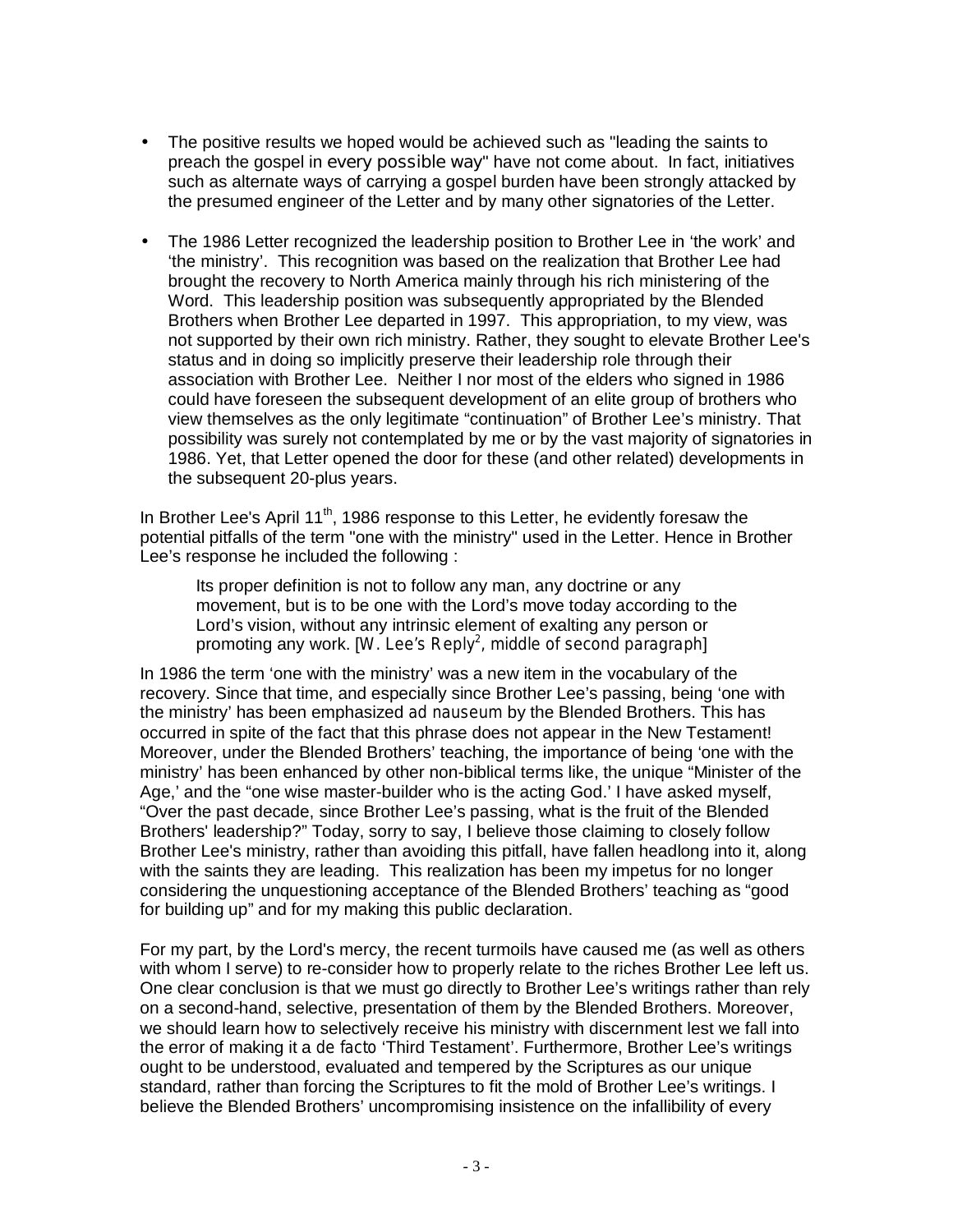word, phrase and statement of Brother Lee (when selected and interpreted by them) discredits and spoils the riches left to us in our brother's ministry.

I continue to pray that I can join with the many saints that, in purity and simplicity, are seeking the Lord's will and leading so that the glorious church can be produced as His bride and testimony to the whole universe.

Your brother in Christ Steve Pritchard Toronto, Canada

## **Note 1 - Letter to Brother Lee**

February 21, 1986 Anaheim, California

Dear Brother Lee,

After hearing your fellowship in this elders' training, we all agree to have a new start in the Lord's recovery. For this, we all agree to be in one accord and to carry out this new move of the Lord solely through prayer, the Spirit, and the Word. We further agree to practice the recovery one in: teaching, practice, thinking, speaking, essence, appearance, and expression.

We repudiate all differences among the churches, and all indifference toward the ministry, the ministry office, and the other churches. We agree that the church in our place be identical with all the local churches throughout the earth.

We also agree to follow your leading as the one who has brought us God's New Testament economy and has led us into its practice. We agree that this leading is indispensable to our oneness and acknowledge the one trumpet in the Lord's ministry and the one wise master builder among us.

We further agree to practice the church life in our locality absolutely in a new way: to build the church in, through, and based upon home meetings; to lead every member to get used to functioning without any idea to depend on any giant speakers; to teach all the saints to know the basic truths in an educational way that they may teach others for the spreading of the truth; to build up the saints in the growth in life that they may minister life to others, shepherd each other, and take care of the backsliding ones; to lead all the saints to preach the gospel in every possible way; to avoid leadership as much as possible; and to have home gatherings for nurturing the saints in life and big meetings for educating the saints in truths.

We agree that all the preceding points are the clear and definite teaching of the Bible according to God's New Testament economy.

Finally, we agree that the success of this new move is our responsibility and will rise up to labor and endeavor with our whole being, looking to the Lord for His mercy and grace that we would be faithful to the end.